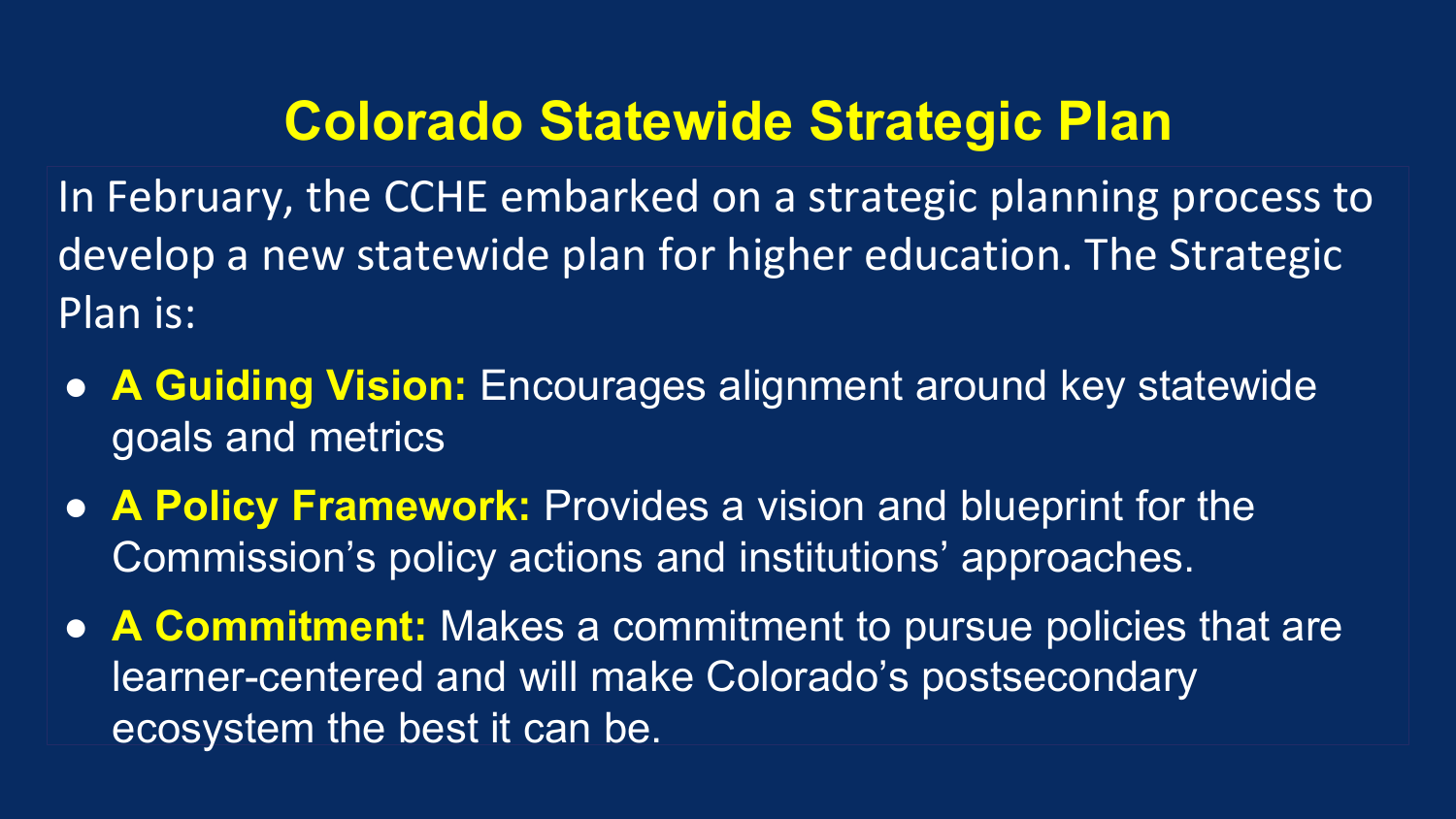# **The Approach**

#### **Led by Commission Working Group**

- Working Group meets every week, all meetings posted and public
- Started with Colorado Rises (2017 Master Plan) and 1330 Task Force Report

#### **Collaborative**

• Working group seeking stakeholder feedback throughout the process through existing meetings and identified circles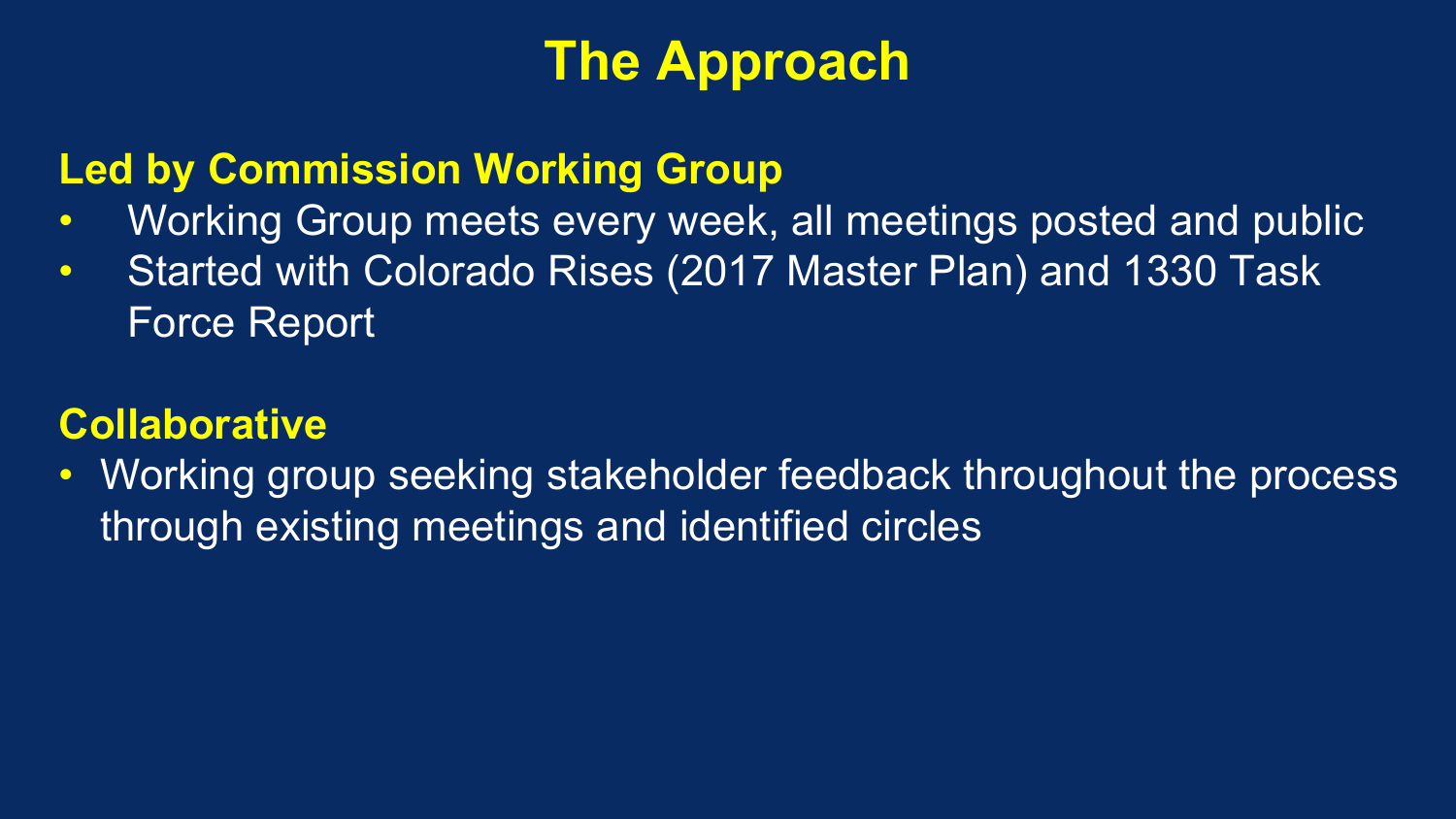### **The Process**

 $\text{Objects}$   $\rightarrow$   $\rightarrow$  Drivers  $\rightarrow$  Measures  $\rightarrow$  Goals Driving Questions: If we were to have the best post secondary ecosystem in the country by 2030 what would that mean? Driving Questions: What are the key factors which enable progress toward the objective(s)? Driving Questions: How will we know if we are making improvements in the drivers identified? Driving Questions: What specific numeric value/s should we aspire to achieve/reach 5 years from now? 2 weeks **@ Feb 23 – March 4** 6 weeks **@ March 7 – April 15** 7 weeks **@ April 18 – June 3** 2 weeks **@ June 6 – June 17th**

Goal: Working draft by August, published by end of year (hopefully sooner)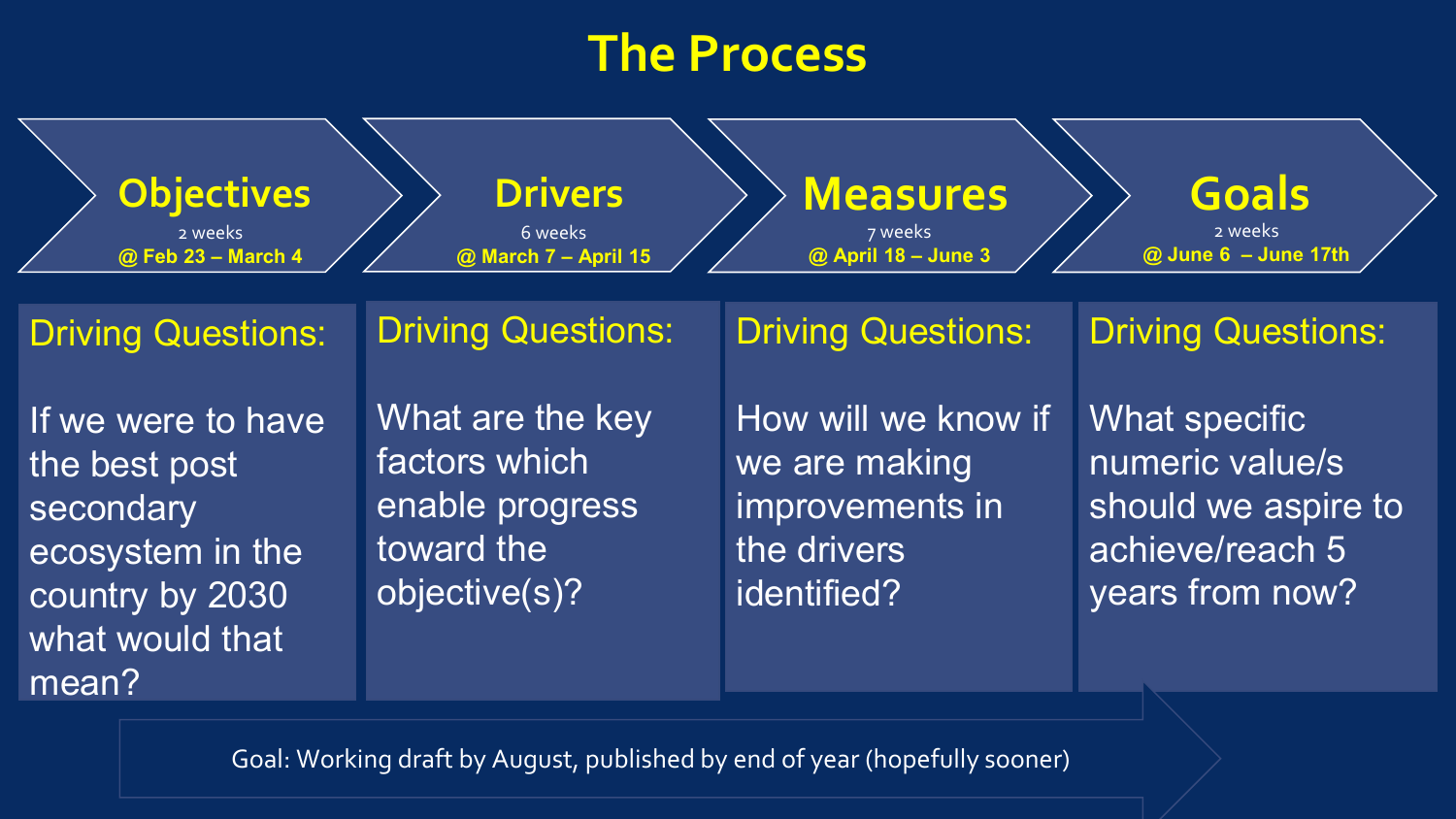## **Draft Objectives**

Colorado will drive change to create a learner-centered postsecondary ecosystem that:

- Supports all learners throughout their lifetimes, enabling seamless movement among K-12, postsecondary education, and work through a diversity of learning pathways and credentials, including but not limited to certificates and degrees.
- Enables access to enhanced professional opportunities and therefore delivers an attractive return on investment.
- Drives the economic vitality of the state and a healthy democracy by preparing an educated and engaged citizenry.
- Rises to the challenge of meeting the needs of all learners acknowledging race, ethnicity, geography, income status, parents' education level, age, sexual orientation, and other background characteristics.